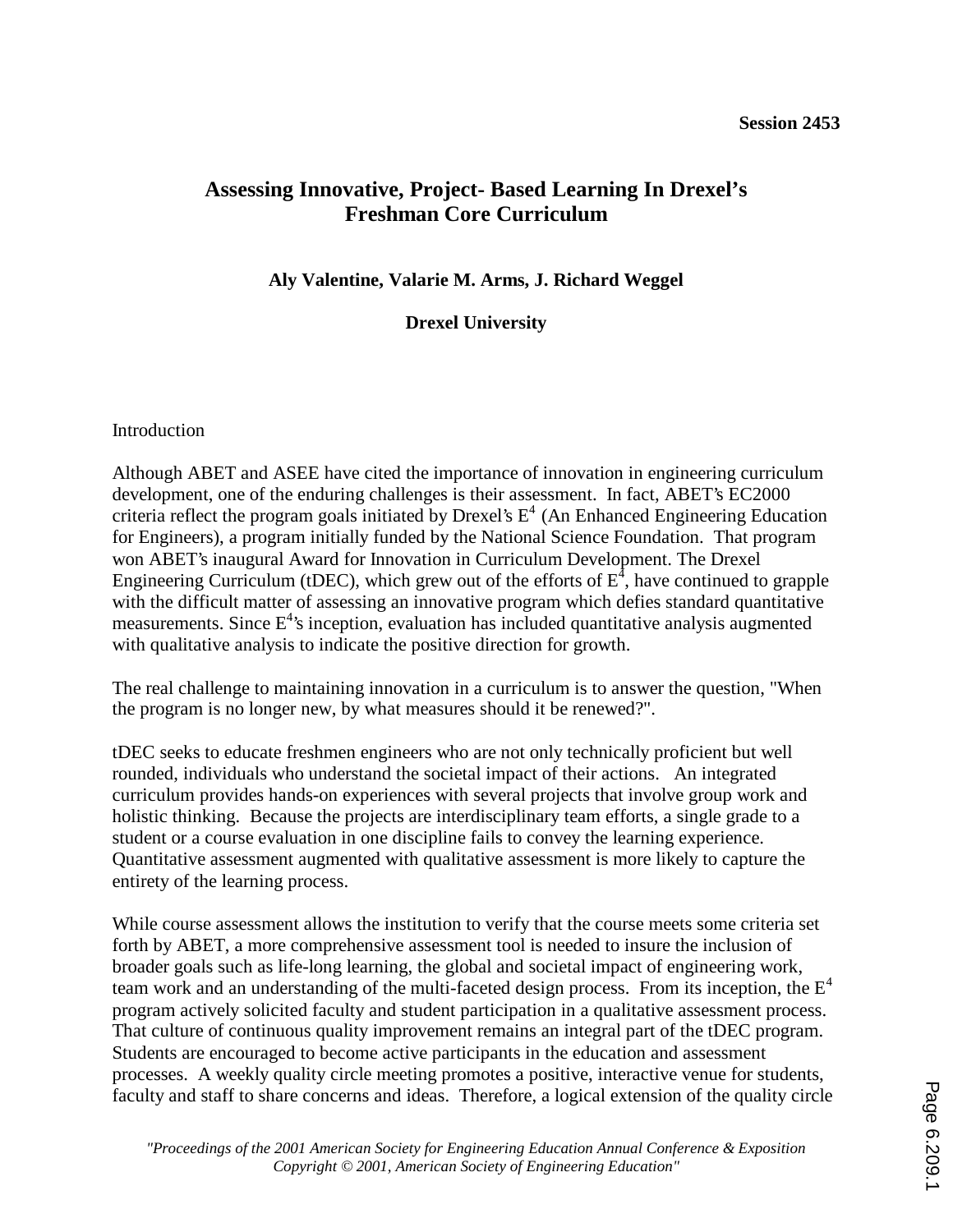meetings was to implement the focus group as an in-depth qualitative assessment tool. Journal analysis, which had been part of the initial evaluation of  $E^4$ , is again being instituted over the entire year.

# **The Focus Group - A Qualitative Assessment Tool**

# Focus Group Methodology

Focus group research draws upon the respondent's attitudes, feelings, beliefs, experiences and reactions about a given topic<sup>1</sup>. Focus groups are a form of group interviewing. The primary difference, however, between a group interview and a focus group is that the focus group relies on group interaction and dynamics as a method to generate insight and data while the group interview is simply a series of questions and responses between the researcher and the participants.

The focus group was developed in the 1940s by Merton<sup>5</sup> and has been used primarily in market research. In recent years, the focus group has also been used in medical research<sup>2</sup>. It continues to remain an under-used tool in social and educational research.

The crucial feature of the focus group is the interaction between participants. The interaction allows them to share their view of the world, the language that they use about an issue, as well as their values and beliefs about a situation. This interaction also enables participants to ask questions of each other and potentially re-evaluate and reconsider their own understanding of specific experiences<sup>3,4</sup>.

#### The tDEC Focus Group

Students in the tDEC program experience some commonalities in classroom experience. The focus group format enriches and probes the reflections recorded in the journals and provides a fuller understanding of how tDEC affects the student. Student success results from a multifaceted process including curricular philosophy, participation in learning communities, student preparedness and motivation, and an understanding of the relevance of course material to engineering applications.

Fifteen students, a representation of students who had earned both high and low academic grades in all three curriculum sequences, participated in the session. In addition to the students, team leaders from the Humanities, Physics, Calculus and Design courses also participated.

TDEC Philosophy and Curriculum Issues ~

The discussion began with a look at the question - *What are some of the characteristics of TDEC that you think of immediately if you were going to describe tDEC to a friend?* 

Students shared that tDEC is an integrated curriculum which provides a sense of process and understanding. In addition, students indicated that the tDEC provided preparation for real world engineering and development of the student as a professional. All this is accomplished in a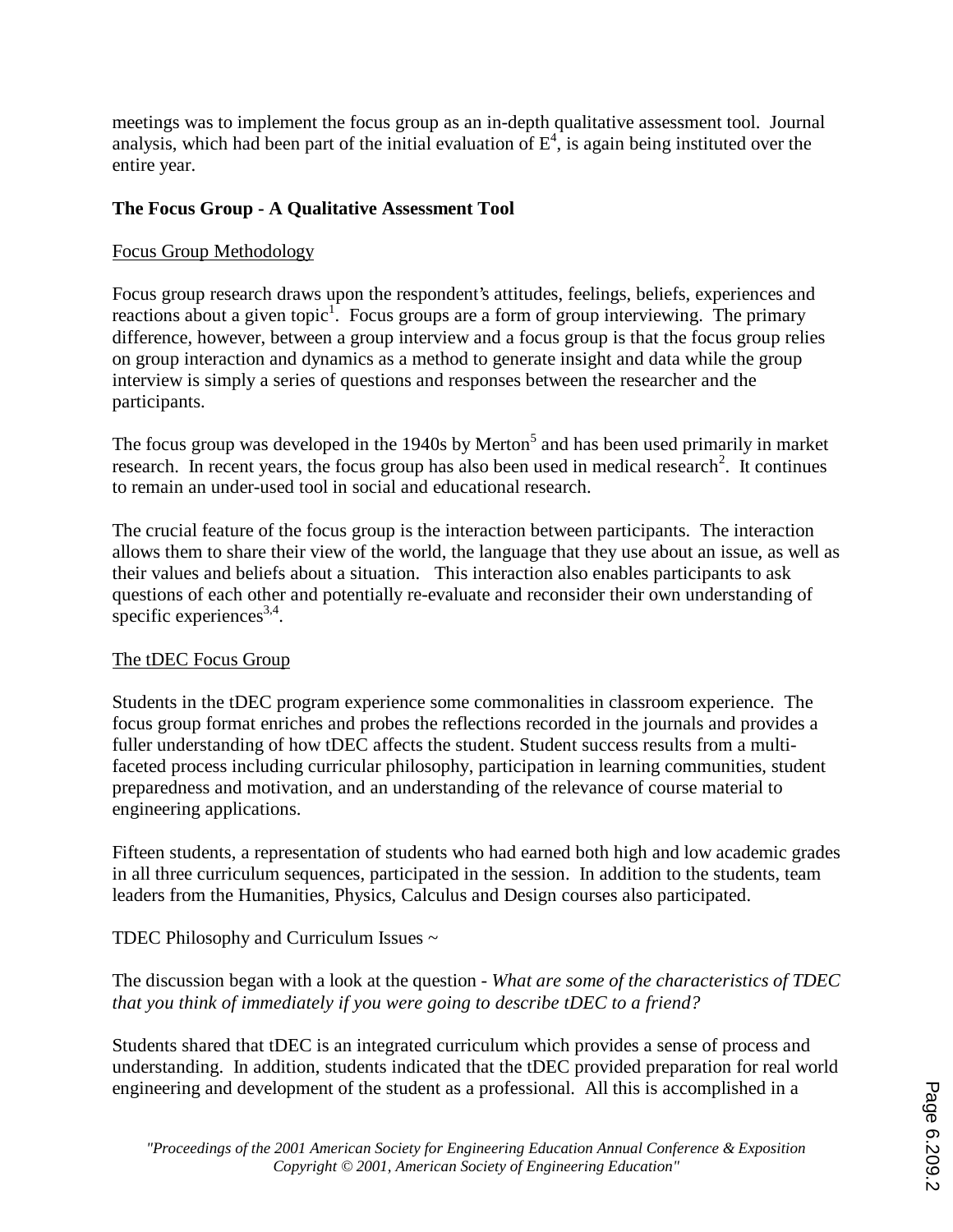curriculum that provides "engineering up front". It is best summed up in following student comment, "tDEC is a way of learning; it gives a different viewpoint of engineering - you are right in there [engineering] from the beginning".

The teaching environment is structured such that courses are taught in components. Lectures provide the forum for introduction and explanation of material. Recitation and laboratory components provide a forum for application of the concepts discussed in lecture. Generally, Ph.D.- level faculty facilitates the lecture portion of the course while recitations are facilitated by either Ph.D.- level faculty or teaching assistants (t.a.'s).

Some of the students indicated that recitation was a worthwhile experience and that the teaching assistant who facilitated that section was helpful. Other students indicated that there needed to be some uniformity and training for teaching assistants.

Most students felt that they learned a great deal from the lectures. Students enjoyed the learning experience when practical examples were used to illustrate concepts. A few students indicated discontent with the faculty, citing a lack of enthusiasm in the classroom.

Student involvement in the learning process was addressed during this discussion. Several students strongly felt that faculty and teaching assistants should not be blamed for poor grades that students receive. Students, they said, need to be pro-active about their education and to participate more fully in the learning process.

Student Preparedness and Issues of Success ~

*While students may enter the university with varying levels of preparedness, it is fair to say that most, if not all, students have a common desire to succeed. Success for most students is equated with good grades. The section deal with the issues of success and preparedness.* 

The goal of suitable academic progress generated conversation about the merit of the math placement exam. Math placement testing occurs in the spring of the student's senior year and is designed to provide the tDEC faculty with a clearer understanding of the student's readiness for a calculus-based curriculum. Students take this exam during the spring following acceptance to the university.

Students did not seem to realize the impact of the math placement examination with regard to placement within the curriculum and subsequent academic success. A few students shared that they understood the value after the fact, when it was "too late". One student recommended that students be allowed to review the exam and subsequent placement in the curriculum with an advisor.

Summer Orientation is intended to provide students with information and provide an understanding of what to expect in the fall. Students indicated that orientation did not help them to feel more prepared. Rather, they felt that orientation was overwhelming; too much information and a lack of personal connectedness.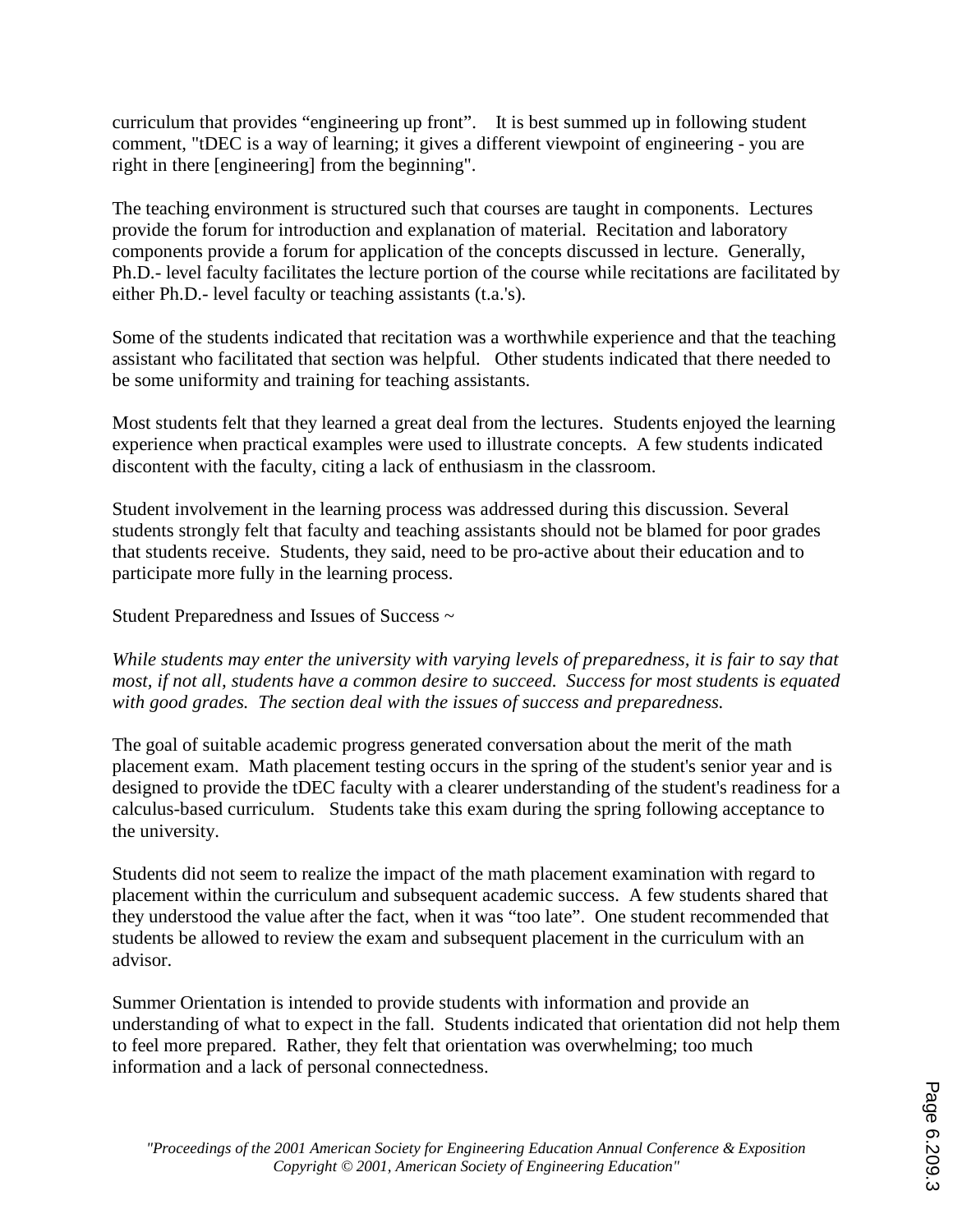However, students who participated in the pre-term, materials course offered by the department of materials engineering, felt that they had a good opportunity to acquaint themselves with the campus and settle in. This course is intended to educate students about the materials engineering discipline.

Advanced placement credit is another area in which preparedness for academics at the university can be impacted. Students indicated that how placement can and should be used is not made clear to them. There needs to be a more comprehensive explanation of Advanced Placement Credits.

Regarding success in the freshman year, students had a great deal to say about examinations in the Physics, Calculus and Chemistry/Biology courses. How and when students are tested is an area of great concern. The common exam period needs to be modified; of primary concern - the time of the exams and the days of the week when exams are given. Exams are given too early on Monday morning and too late on Friday afternoons, creating problems for some students.

Of equal concern seemed to be the proximity of one exam to another. During the common exam period on Monday both a math and physics exam is given. Some students felt that the exams were given too close together. However, there were a few students who did not feel that the proximity of one exam to another to be a problem. Rather, these students expressed concern about learning concepts and not just memorizing information in order to pass the exam or quiz.

The issue of progress and attainment of student goals - primarily, the desire to do well on exams prompted a discussion on the issue of cheating. It would appear that cheating occurs on many levels.

#### The Learning Community  $\sim$

*How does one attain success as a student? Is the student on a solitary journey or are there others who contribute to the learning community? Who are the members of the community and how does the community impact the student. Is the community created by the physical space or by the individuals in the community?* 

Students had divergent opinions about dorm living. Some students felt that there was a readymade learning community in the dorms. Others indicated that there was no quiet place for students to study.

Commuter students face a different set of obstacles for inclusion in the learning community. Some students felt isolated because they could not participate in night study groups. They also felt it was harder for commuter students to know his/her professors. It does appear that the university supported commuter student lounge is a source of support and provides inclusion in the community.

The openness of the faculty as well as access to faculty via the university email system creates a community that exists beyond a typical 9:00 to 5:00 day. Students shared that there was a great deal of communication between themselves and the faculty. The faculty communicate about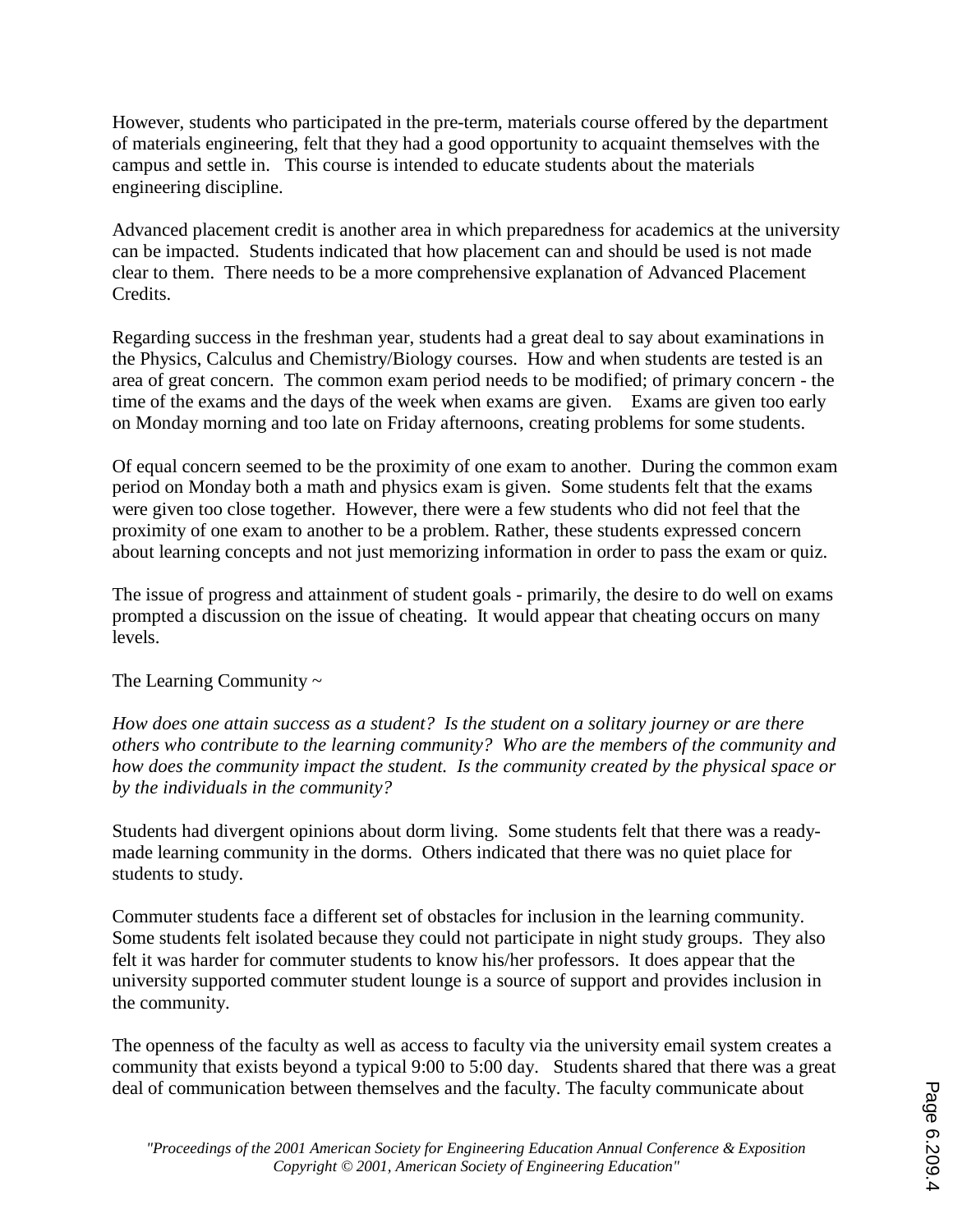grades, weekly course updates and study helps. Students who cannot access a faculty member during office hours can always contact the faculty member by email.

The Office of Student Services is another component of the learning community, although it appears from student commentary that the office needs to develop an awareness of the services, which augment the curriculum.

The freshmen meeting (Quality Circle Meeting) is yet another component of the learning community. A team - the director of tDEC, professional staff from the Office of Student services and team leaders for each of the freshmen courses - meet weekly with the students to address concerns. Students suggested that more emphasis and awareness be made regarding the value of the quality circle meeting. Some students did not appear to understand that the meeting was an open forum. Students commented, positively, that it gave them an opportunity to meet and talk with faculty on a different level.

The Internet has also become an integral component of the learning community. Students shared that the course websites provided a lot of information that enable the student to focus. It was suggested that lecture notes and quizzes from previous years be posted as "helps" for students.

Classroom Learning, Content, and Integration ~

*As success weighs heavily on the mind of students, there is concern as to what they are learning in class.* 

The matter of course integration or rather the perceived lack of course integration is an issue. Students feel that there is no integration between the physics course and ED&L (the laboratory course). Students indicated that it would enhance the learning process if more physics concepts were integrated into ED&L.

Students also commented on learning itself; does learning occur for understanding or just to complete the exercise or exam? Overall, there is an appreciation for the learning process in ED&L. Hands-on experience is an important factor for the students, they shared that such learning prepares them for the cooperative education experience.

The freshmen design project is an intense experience, which allows students to put into practice some of the learned fundamentals. The project allows students to see relevant application of coursework. The project spans two terms and is an integrated class assignment in ED&L and Humanities. Students indicated that the experience afforded them the opportunity to learn and develop public speaking and presentation skills. In addition, being reviewed by one's peers was a key element.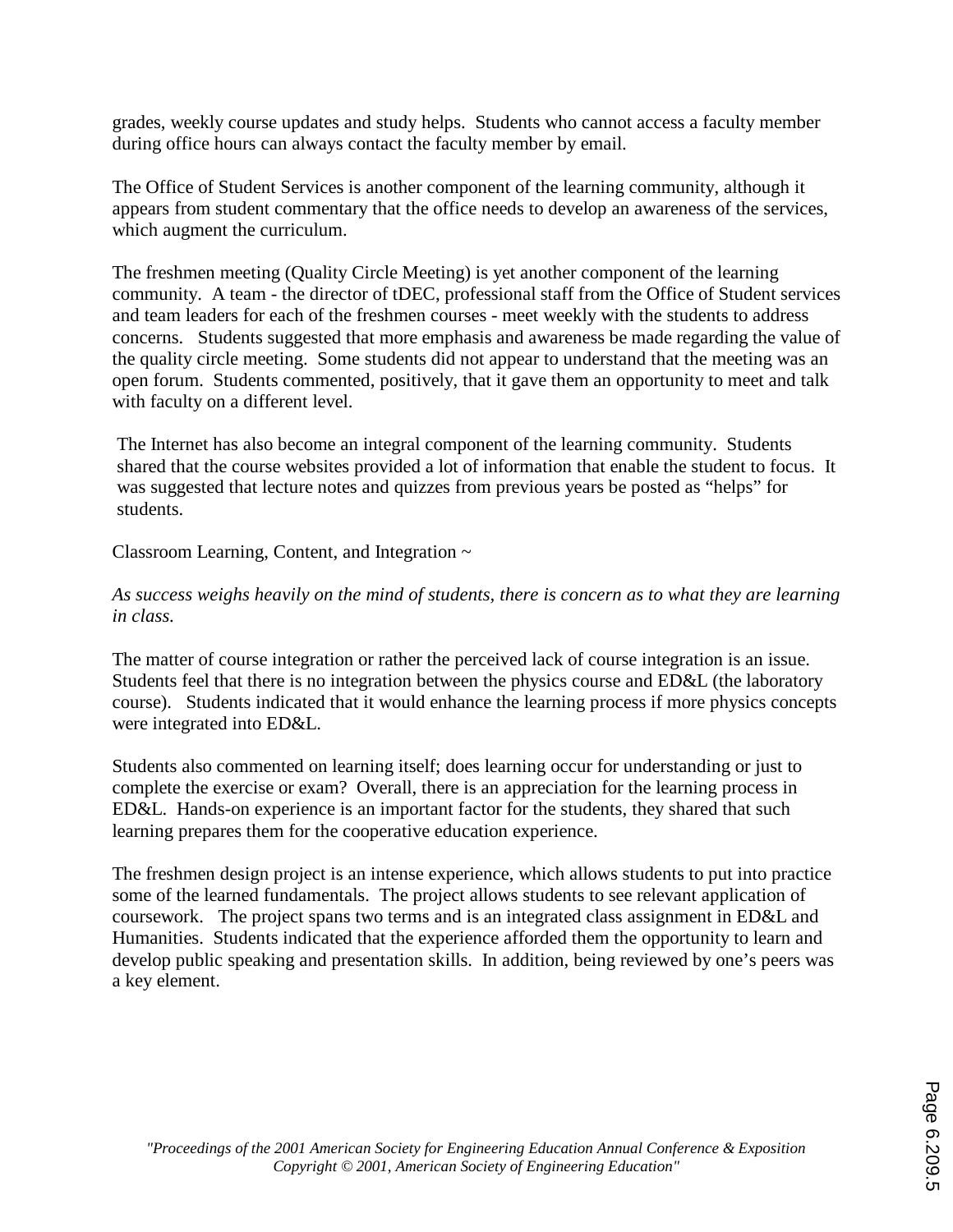### Findings

The session provided a great deal of information for consideration. Following the focus group session, the Director of Student Services and the course team leaders met to debrief. It is evident that there are areas of clear concern for the program.

It appears from the insights gained during the focus group session that the program has maintained many of the original characteristics set forth in the original  $E^4$  model. Students indicated that the primary characteristics continue to be promoted in tDEC. It (tDEC) is an "integrated curriculum" and students experience a "sense of process". The design and laboratory course introduces the student to engineering. The student feels as if he/she is "treated like an engineer". Students indicate that they understand and are able to see the integration of coursework. Students appreciate the hands-on aspect as it "helps you to get ready for a coop job - in particular, freshmen design and research are helpful". Students appear to have a deep-seated appreciation for the faculty teaching within the program; indicating that faculty are willing to help and are accessible.

While the program appears to have maintained many of the original characteristics, it is the implementation of various program aspects that are cause for concern. Continuous quality improvement is a necessity for the longevity of the program. The concerns are detailed and categorized for consideration.

Student Preparation prior to freshmen year

- A lack of understanding on the part of students as to the importance of the math placement exam with regard to course sequencing and success in the tDEC program
- A lack of understanding by students regarding advanced placement credits and how such credits may be used within the tDEC program

Cheating as it deals with academic preparation and the freshman year curriculum

 The issue of cheating; from the earliest aspect (cheating on the math placement exam) to what appears to be consistent cheating on weekly quizzes and exams as well as plagiarism in the humanities course

Course Content

Providing a better explanation of the laboratories within ED&L

Administration of Courses and Exams

- The preparedness, reliability and effectiveness of the teaching assistant in the classroom
- The administration of the chemistry course (during academic year 1999-2000)
- Rescheduling of exam times not conducive to have two exams on the same day; Friday afternoons and Monday mornings can be difficult for some students
- Concern about the consistency of faculty supervising the freshmen design project; providing training for those individuals

Course Integration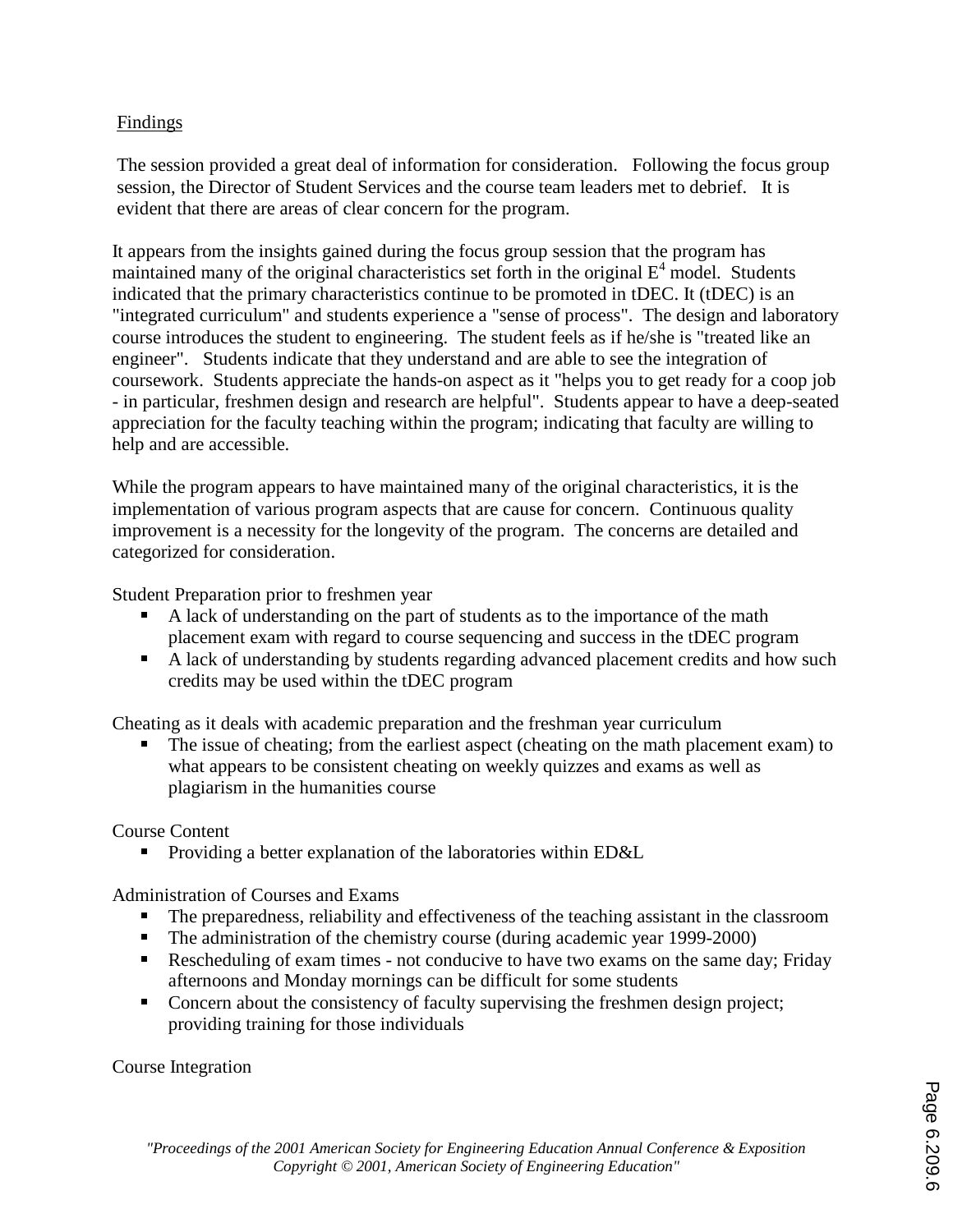- The possibility of providing better integration of the physics and ED&L course [better] integration of particular course topics]
- Creating a closer integration of the lecture and laboratory segments of ED&L

#### The Learning Community

- A need to provide a greater awareness (to both students and faculty) of the support services provided through the Office of Student Services (Curtis 261)
- Creating an awareness of the importance of the weekly Quality Circle Meeting to the students
- Creating a better method to integrate transfer students to the program

The following areas of concern involve departments or programs that are not within the realm or responsibility of the faculty and staff working within the tDEC program. Those areas of concern include:

- A need for better study space on campus
- **Providing quiet space within the dorm environment**
- Creation of a better climate/program for commuter students
- **Creating a more cohesive orientation program that prepares a student for the fall term**

The specific areas of concern that were addressed within the focus group session should be shared with the tDEC council (a team of faculty and administrators dedicated to the principles of tDEC, continuously seeking new challenges for curriculum development and delivery) the tDEC freshman teaching team (team leaders for the faculty teaching the freshmen courses) and the Office of Student Services (professional staff of collegiate administrators who support the program through advising and counseling students).

Many issues could have been better addressed with improved and consistent communication between the faculty, staff and students. The faculty and staff must be proactive in reaching students; faculty and staff must recognize that until now, many students have not considered themselves an active partner in the education process. The concept of a learning community in which students are integral members must become inherent. This learning community is critical to maintaining the principles of tDEC.

The information gained through the focus group is a valuable element in the assessment process. Continued implementation of the focus group session provides a more comprehensive view of the total program. Yearly implementation provides a benchmark by which to evaluate progress. A qualified individual within the College Administration should be assigned the task to implement a yearly focus group session. This individual should be familiar with the program and capable of interpreting the focus group comments within the curricular context, i.e., someone capable of discerning appropriate comments from "petty gripes."

The value of the focus group can already be seen in the changes that have been made since the focus group session in July of 2000. At the onset of this academic year (ay 2000-2001), many changes occurred. The administration of examinations has been changed for this year; physics, calculus and chemistry exams are now given on three separate days at 8:00 a.m. The Office of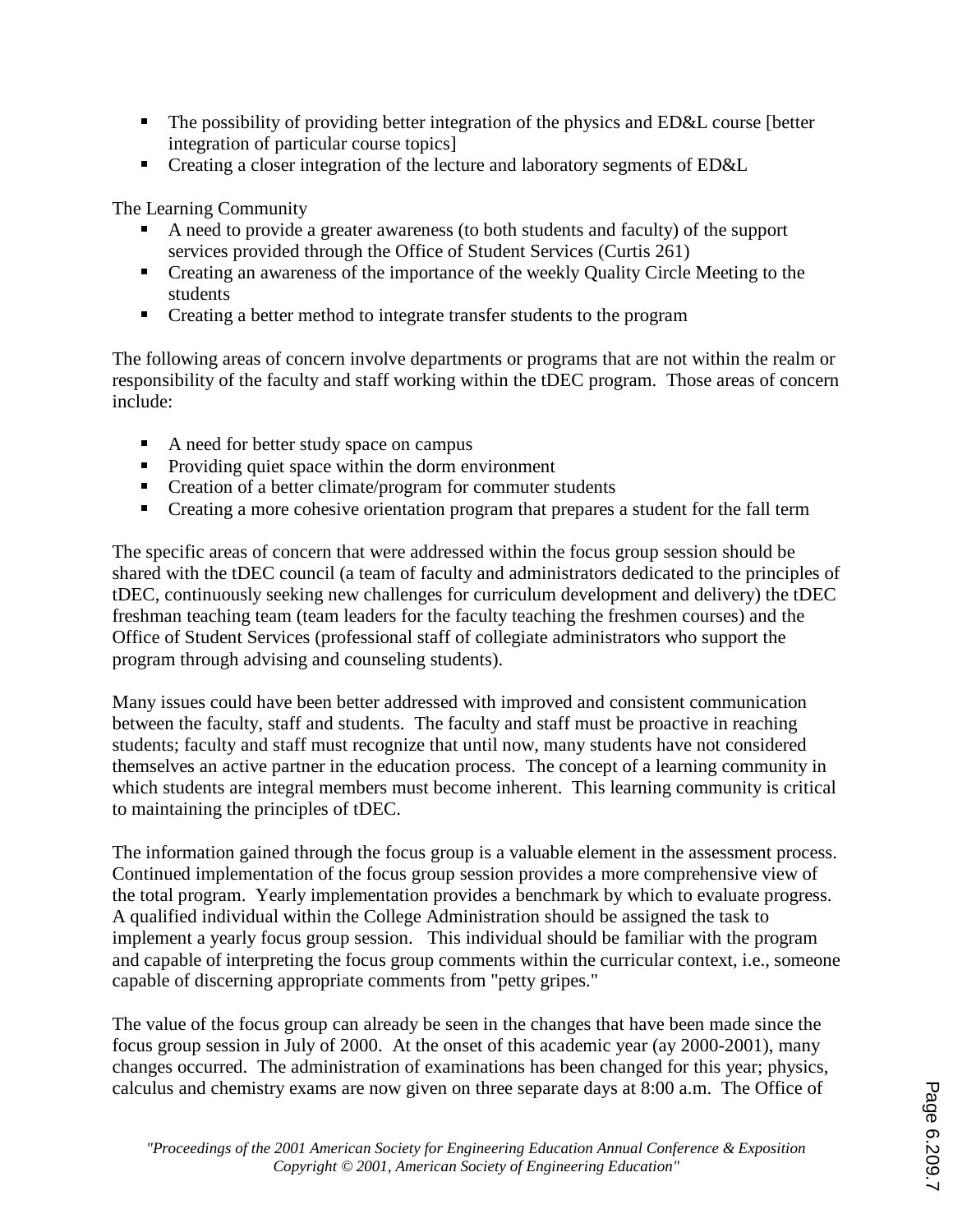Student Services has established a new advising system whereby students are "linked" with an advisor within the first half of the fall term to ensure that students receive advising in an accurate and timely fashion.

In addition to input from focus groups, we have been successful in gathering data from student journals that, among other things, reflect on the interdisciplinary Freshman Design Project. Faculty in Engineering, Science and Humanities interact in guiding students and in evaluating their efforts. Students bring to bear information and skills they have learned from all their courses to the Freshman Design Project. The journals record their growth and development into members of a learning community. Detailed analysis of the journals provides evidence to students and faculty alike, the importance of interdisciplinary projects in engineering.

# **Journals - A Formative Assessment Tool**

 $E<sup>4</sup>$  has been recognized in the Fund for the Improvement of Post Secondary Education (FIPSE) sponsored registry of Learning Communities as an unusual model of a learning community, a community of faculty from Science, Engineering and the Humanities dedicated to educating the professional engineer. To meet the objective "Define Course Development Methodologies," the faculty must show evidence of real gain for the students who participate in complex, interdisciplinary projects and must detail strategies to build such projects successfully. The freshman design project, the cornerstone of tDEC must be validated to justify the effort expended by students and faculty from all the disciplines involved. Every year approximately 125 teams of 5 students each engage in a 15-week design project that results in grades in both Humanities and Engineering.

The cooperation needed to achieve a sense of design as process is atypical of the usual classroom experience for both faculty and students. There is no right or wrong answer and there is no single audience. The challenge for faculty from Humanities and Engineering is agree to on common goals and directives for the design project and ...and to teach students how to work successfully on teams. To assess the impact of our "learning community" we looked to formative evaluation.

# Methodology

Throughout the academic year 1999-2000, student journal entries were collected to develop a formative evaluation of the design process they had been learning about in Engineering Design and Laboratory (ED&L) and in Humanities 106,107 and 108.

1. We have established a web depository for journal entries from several hundred students throughout the Freshman Design Project. This site will remain in use for further data collection in 2000-2001. Many of the journals were generated from the Humanities Manual for Hum 106 –108. They include prompts for reflection such as: (a)"How would you describe your strengths in your group? What weaknesses do you have that your group balances?" (b) "Having finished your first term in this program, what do you think is the job of an Engineer? Is it what you thought it would be when you decided to study engineering? Reflect on the similarities/differences between your expectations and the emerging reality." (c) "How do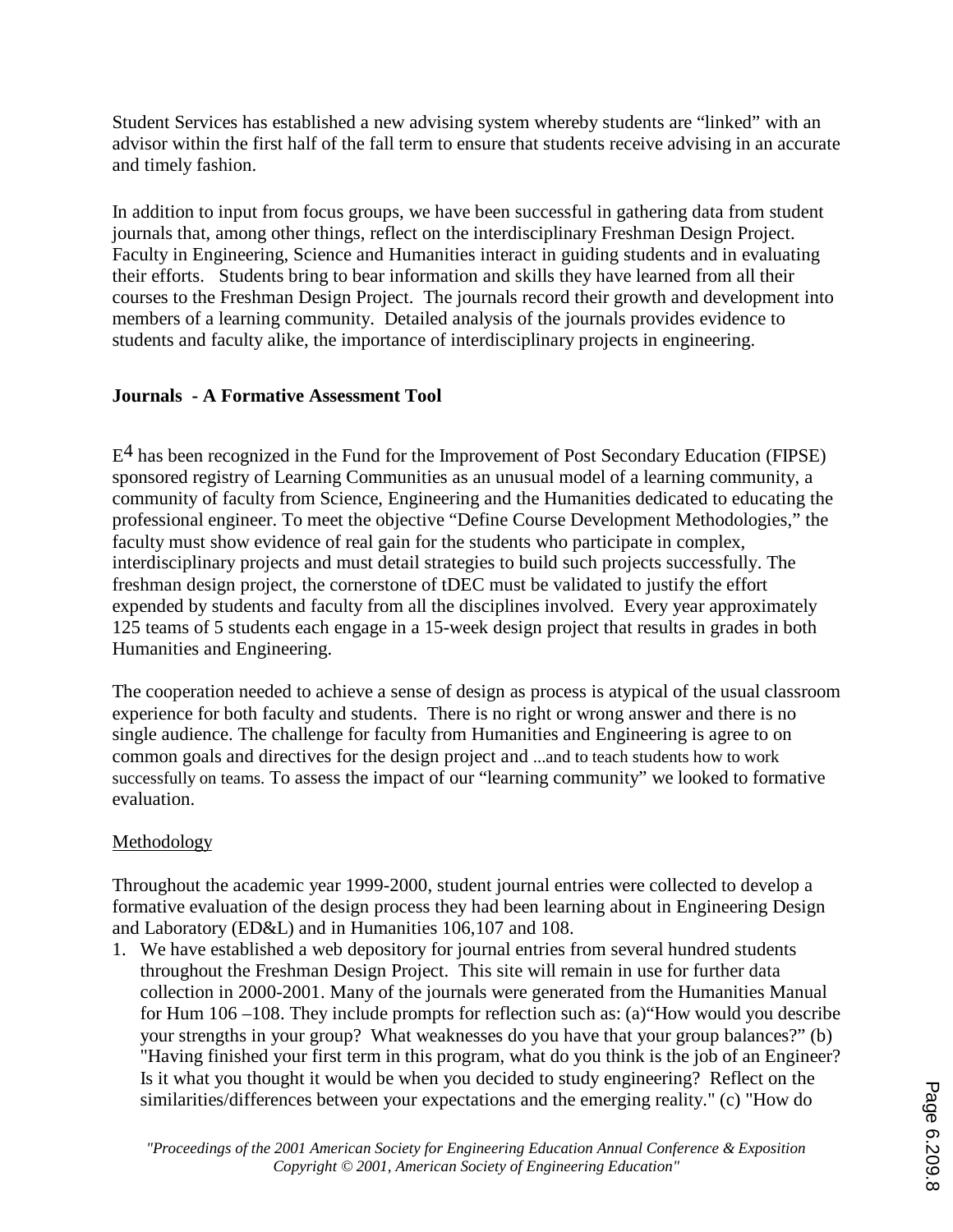you feel about the upcoming: (1) Final Report and, (2) Oral Presentation? What most concerns you? What steps can you take now to alleviate some of those concerns? What, in your eyes, is vital for you to get done ahead of time in order to feel more comfortable?" (d) "Now that you have completed the requirements of the Design Report, what have you learned about research and design? What would you have done differently if given the opportunity to redo the Design project?"

- 2. Since time for assessing the data was limited, the comments on one significant journal prompt are reported here. With ABET self study underway, the logical journal prompt to consider was "Reflect on ABET 2000 criteria and the E4 characteristics as defined by Dr. Quinn and the Boeing attributes. Do they agree with your experience here at Drexel thus far?" In week 9 the assigned reading had been "Comparison of Boeing Attributes for Engineers and the E4 Desired Characteristics" and "ABET 2000 Attributes" 108-9 *(Humanities for the Engineering Curriculum)* and "Drexel's E4 Program," by Dr. Robert Quinn found in *The Journal of Engineering Education* Vol. 82, No. 4, (October 1993): 196- 202. (for the electronic version, refer to link on the TDEC web site)
- 3. Of the 250 journals submitted, comments were sorted into general categories. At a later time, it would be instructive to consider that 186 comments can be considered "positive," 12 "negative," 51 "mixed."

Drexel's curriculum apparently espouses the attributes described in the ABET 2000 criteria and the E4 characteristics as defined by Dr. Quinn and the Boeing attributes. Students overwhelmingly agreed that their experience at Drexel was consistent with what they had read. Overwhelmingly, students found that the design projects supported the goals of TDEC curriculum. Admittedly, they experienced troubles in getting groups to work well together, were surprised by the demand for good communication skills, and thought the workload heavier than anticipated. They also found the rewards well worth the effort. As one student said, "The freshman design project I believe is the single most important thing that we did to satisfy all the criteria of these three programs. It allowed us to experience what engineers do and that it is not just learning Math and Science but also to learn how to write professionally and to work with others."

Typical comments often note the amount of work but conclude the results are worth the effort. Sometimes comments are amusing in a disingenuous way: "I really enjoyed this experience. I believe that we learned how to manage our time and also how get together and work efficiently, being as though no one wants to be here half the night. The only bad part though was that the amount of work put in was not reflected in our reports, since we are engineers not English majors. Don't engineers pay people to do this?" Another student offered an interesting suggestion under the misconception that business students must be better writers: "I believe that the design projects should have different components. I believe that business majors and engineering majors should do the project together in a joint effort. I believe it would make the experience more realistic and we engineers would get better writing grades. Besides that we could watch what the business majors do in proposal writing and learn from them."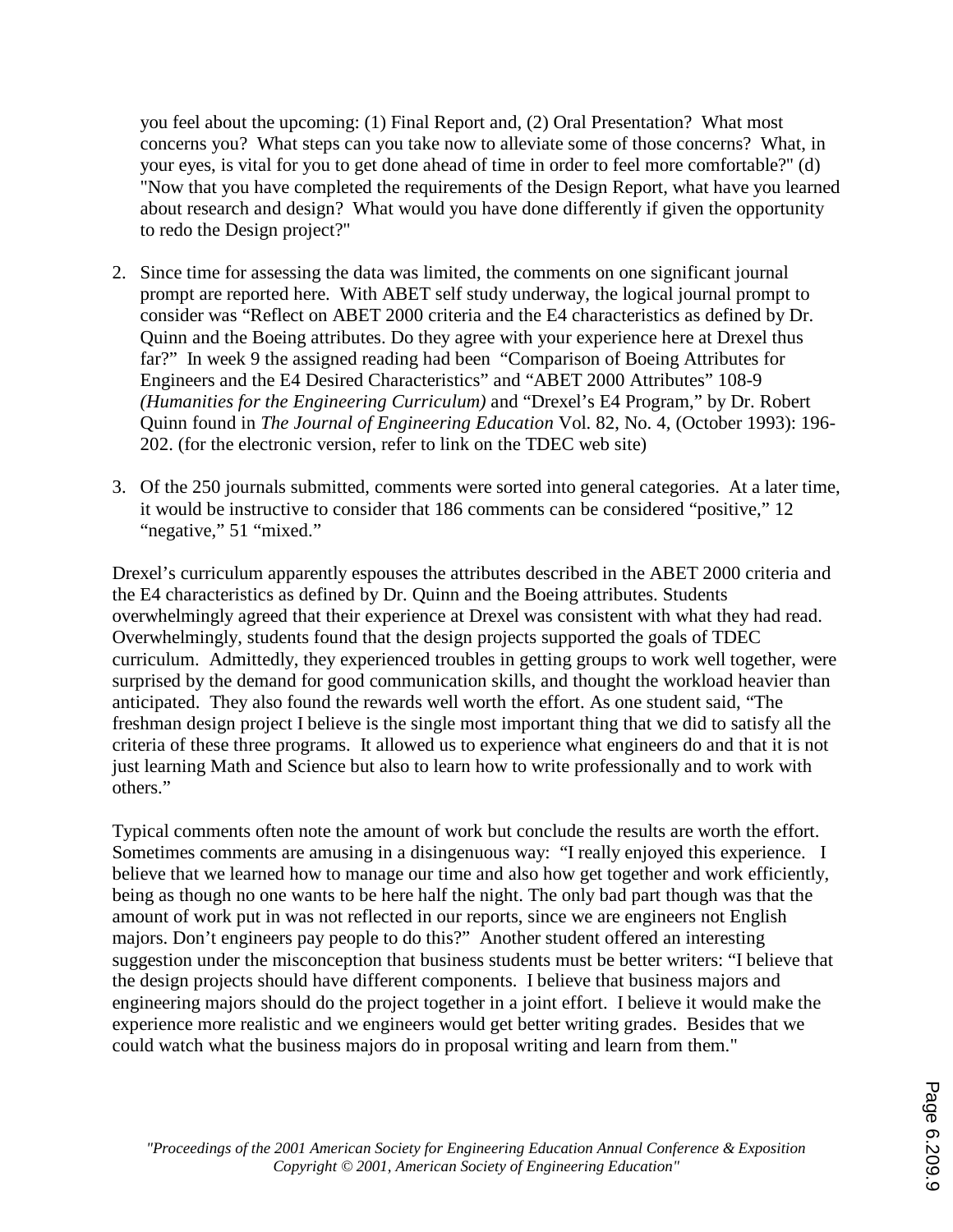Of the many comments that agree that Drexel does indeed foster the attributes laid out in the ABET 2000 criteria, one is worth quoting at length:

 I feel that, yes, my experience and education has worked in conjunction with the E4 and ABET 2000 curriculum [sic]. In our intertwined classes, we have developed a shared learning style, and also have learned engineering as process through our freshman design projects, which were thankfully over as of Monday. We have also learned effective communication, since we had to do an oral presentation about all of the data we have collected over the past 4.5 months. Since Dr. Quinn's idea and vision was to better teach students engineering, starting from the very first day, I cannot think of another way to honor his memory and quest than by continuing an engineering project right at the start of the curriculum, whether it be the K'nex project or something else. I think the K'nex project and my freshman design projects have taught me more about engineering than anything else I learned this year. We learned how to function as a team, and also that there is always a set of guidelines that must be followed and met in order for a team to be successful with their design. It's been an experience, to say the least.

Faculty embarking on interdisciplinary and project-based education must be trained to work in concert and to understand the challenges that face them and the students new to the idea of satisfying multiple audiences (evaluators). Considering the issues involved in curricular change and the motivating factors, I have found that faculty want quantitative data to justify the expense of time and effort that any innovation demands. The advantage to gathering journals that reflect the students' learning experience is that we can generate numbers that show how many students are sharing certain experiences and still have the impact of the qualitative data. When faculty hear success stories they are motivated to try even small changes. And when they hear what students themselves say about the value of project-based learning they have a solid basis to continue a time consuming but worthwhile endeavor.

It is fitting that the students have the last word reflecting that the program needs to be seen in its entirety to be appreciated; students and faculty have to understand that the synthesis of an interdisciplinary curriculum takes dedication and time to achieve:

What I also learned was that it gave me high ethical standards and flexibility when it came to communicating. And finally it gave me an understanding of how important teamwork is…. As my Humanities teacher has told me it wasn't about learning everything and retaining all that information. It was about teaching us how to think and how to use instruments in the real world. I had doubts at times that this program was going to be successful, but after almost a complete year, it has made me think twice.

#### **Recommendations for Assessing Innovative Programs**

For programs such as the Drexel Engineering Curriculum traditional assessment strategies are not enough. Traditional assessment strategies incorporate a variety of "objective measurements." Among the traditional assessment strategies are the course evaluation, standard testing, as well as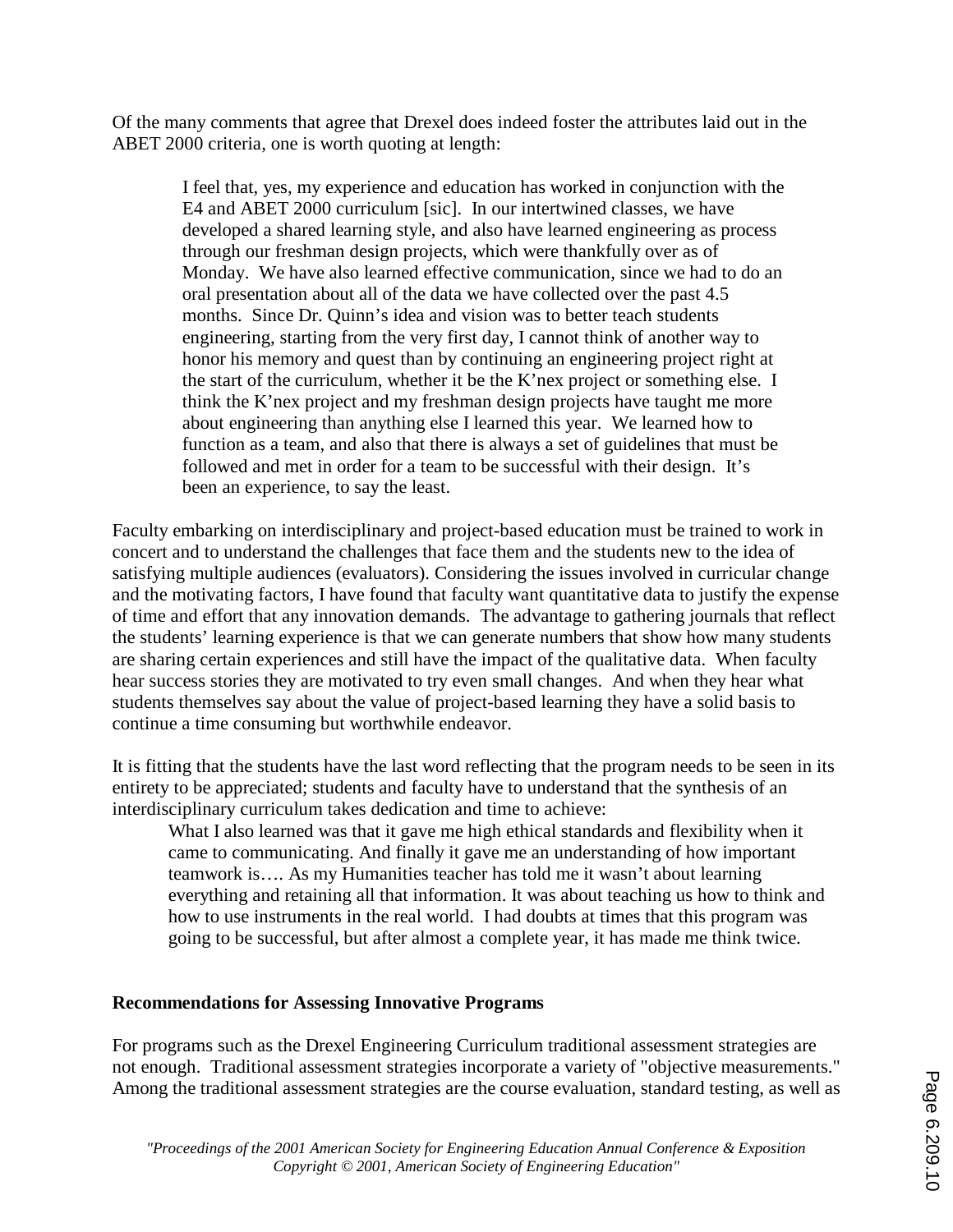local comprehensive tests. Such strategies are important components in the assessment process as they measure such things as course content, instructor style, as well as the student's competencies.

In an innovative curriculum, which utilizes the concept of design and course integration to educate the engineer of the  $21<sup>st</sup>$  century, assessment strategies must constantly be refined to incorporate the complete learning process. Such assessments - focus group discussions, journal analysis, as well as self and peer evaluations must be validated by the learning community. Such assessment strategies provide invaluable benchmarks for faculty and administrators. Assessment should be reflective of the curricular vision. Although focus groups and journal analysis are just the seeds of personal reflection, they lead to a holistic awareness of the learning process.

To conclude with an anecdote, many Drexel students being interviewed by prospective employers talked about how they were taught to think through problems in their freshman classes and how they did not understand why this was necessary until their first job. They were responding to an employer of national renown who asked:

- Tell me about something you've done that has given you a great sense of personal accomplishment.
- Tell me about a time when you were asked to learn something totally new and you were unprepared.
- Tell me about a situation where things went drastically wrong and how you responded.

Is this not qualitative assessment?

#### Bibliography

1. CATTERALL, M. and MACLARAN, P. (1997) "Focus Group Data and Qualitative Analysis Programs: Coding the Moving Picture as Well as the Snapshots" *Sociological Research Online*, vol. 2, no. 1, http://www.socresonline.org.uk/socresonline/2/1/6.html

2. GIBBS, ANITA. "Focus Groups" *Social Research Update* 19 http://www.soc.surrey.ac.uk/sru/SRU19.html

3. KITZINGER, J. (1994) "The methodology of focus groups: the importance of interaction between research participants", *Sociology of Health* 16 (1): 103-21.

4. KITZINGER, J. (1995) "Introducing focus groups", *British Medical Journal* 311: 299-302.

5. MERTON, R.K., FISKE, M. & KENDALL, P. (1956). *The Focused Interview: A Manual of Problems & Procedures*. Glencoe, IL: Free Press.